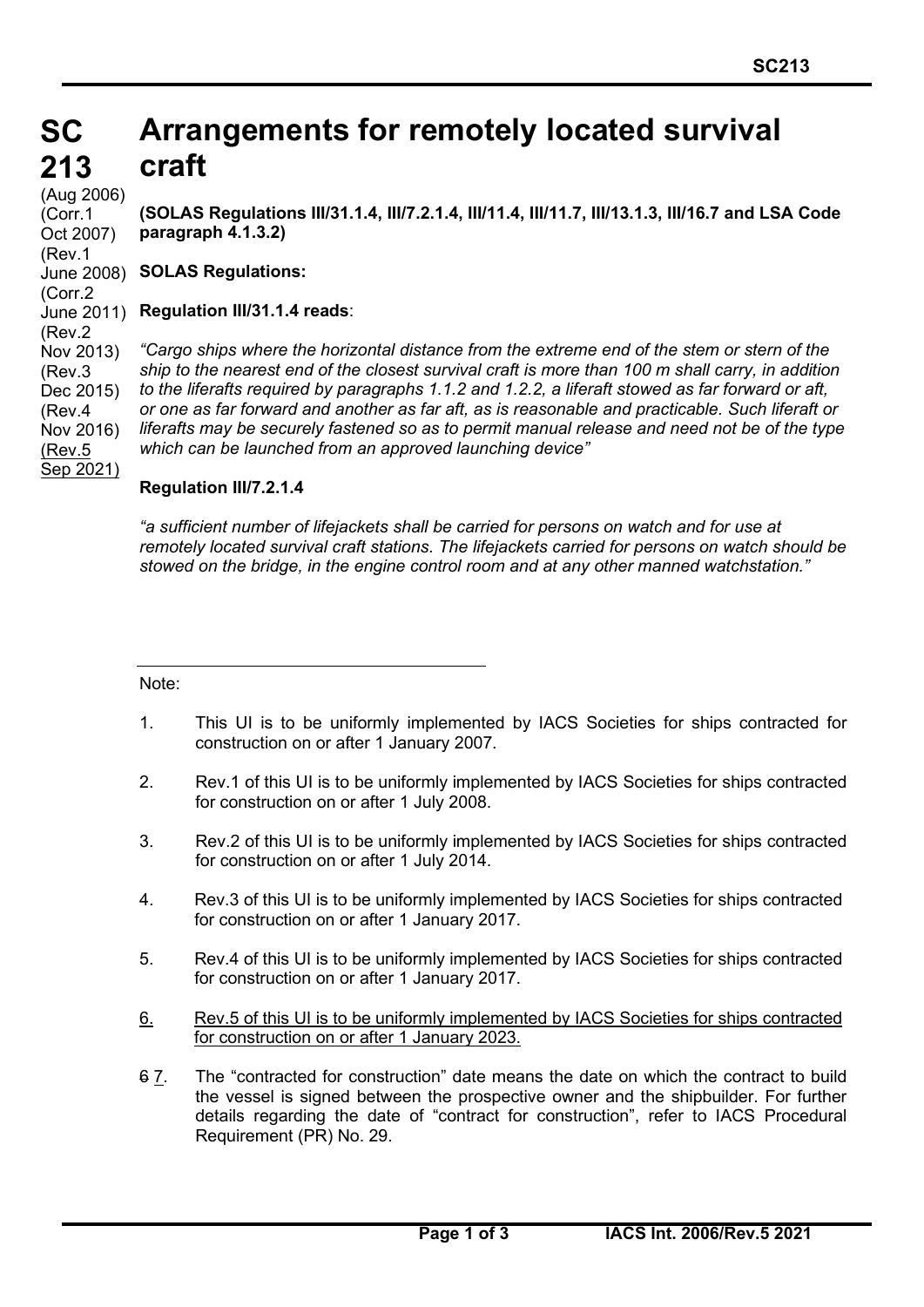## **Regulation III/11.4**

*"Muster and embarkation stations shall be adequately illuminated by lighting supplied from the emergency source of electrical power required by regulation II-1/42 or II-1/43, as appropriate."*

## **Regulation III/11.7**

*"An embarkation ladder complying with the requirements of paragraph 6.1.6 of the Code extending, in a single length, from the deck to the waterline in the lightest seagoing condition under all conditions of trim of up to 10<sup>o</sup> and a list of up to 20o either way shall be provided at each embarkation station or at every two adjacent embarkation stations for survival craft launched down the side of the ship. However, the Administration may permit such ladders to be replaced by approved devices to afford access to the survival craft when waterborne, provided that there shall be at least one embarkation ladder on each side of the ship. Other means of embarkation enabling descent to the water in a controlled manner may be permitted for the liferafts required by regulation 31.1.4."*

## **Regulation III/13.1.3**

*"1 Each survival craft shall be stowed:*

 *… .3 in a state of continuous readiness so that two crew members can carry out preparations for embarkation and launching in less than 5 min"*

## **Regulation III/16.7**

*"During preparation and launching, the survival craft, its launching appliance, and the area of water into which it is to be launched shall be adequately illuminated by lighting supplied from the emergency source of electrical power required by regulation II-1/42 or II-1/43, as appropriate."*

## **LSA Code paragraph 4.1.3.2**

*"The liferaft shall be fitted with an efficient painter of length equal to not less than 10 m plus the distance from the stowed position to the waterline in the lightest seagoing condition or 15 m whichever is the greater. …"*

## **Interpretation**

1. Liferafts required by reg. SOLAS III/31.1.4 shall be regarded as "remotely located survival craft" with regard to reg. SOLAS III/7.2.1.4.

- 2. The area where these remotely located survival craft are stowed shall be provided with:
	- .1 a minimum number of two lifejackets and two immersion suits;
	- .2 adequate means of illumination complying with reg. SOLAS III/16.7, either fixed or portable, which shall be capable of illuminating the liferaft stowage position as well as the area of water into which the liferaft should be launched. Portable lights, when used, shall have brackets to permit their positioning on both sides of the vessel; and
	- .3 an embarkation ladder or other means of embarkation enabling descent to the water in a controlled manner\* as per reg. SOLAS III/11.7; and